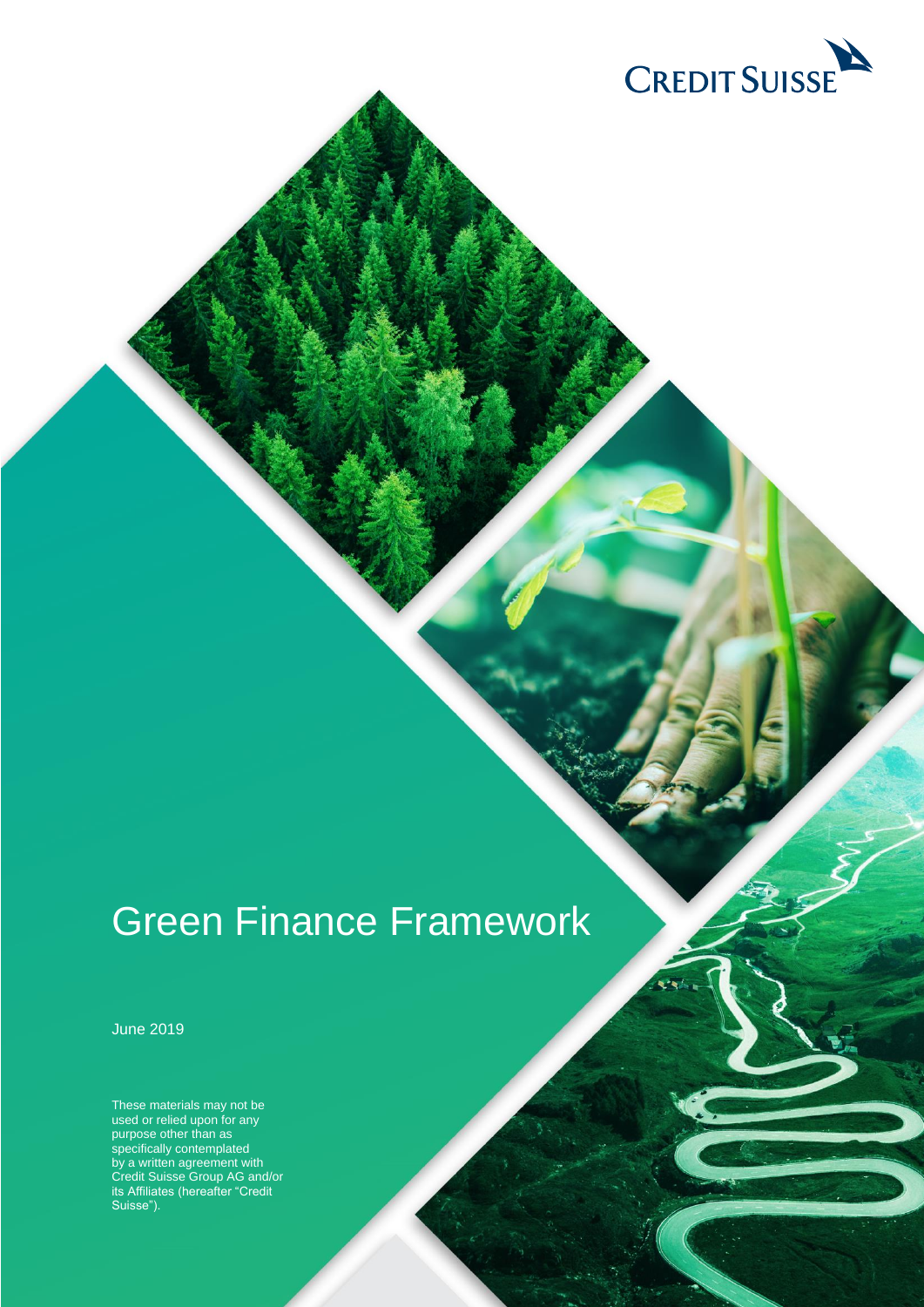

# Table of Contents

<span id="page-1-0"></span>

| Introduction                     | З |
|----------------------------------|---|
| Use of Proceeds                  | 4 |
| Project Evaluation and Selection | 5 |
| Management of Proceeds           | 6 |
| Reporting                        | 6 |
| Assurance                        | 7 |
| Annex                            | Я |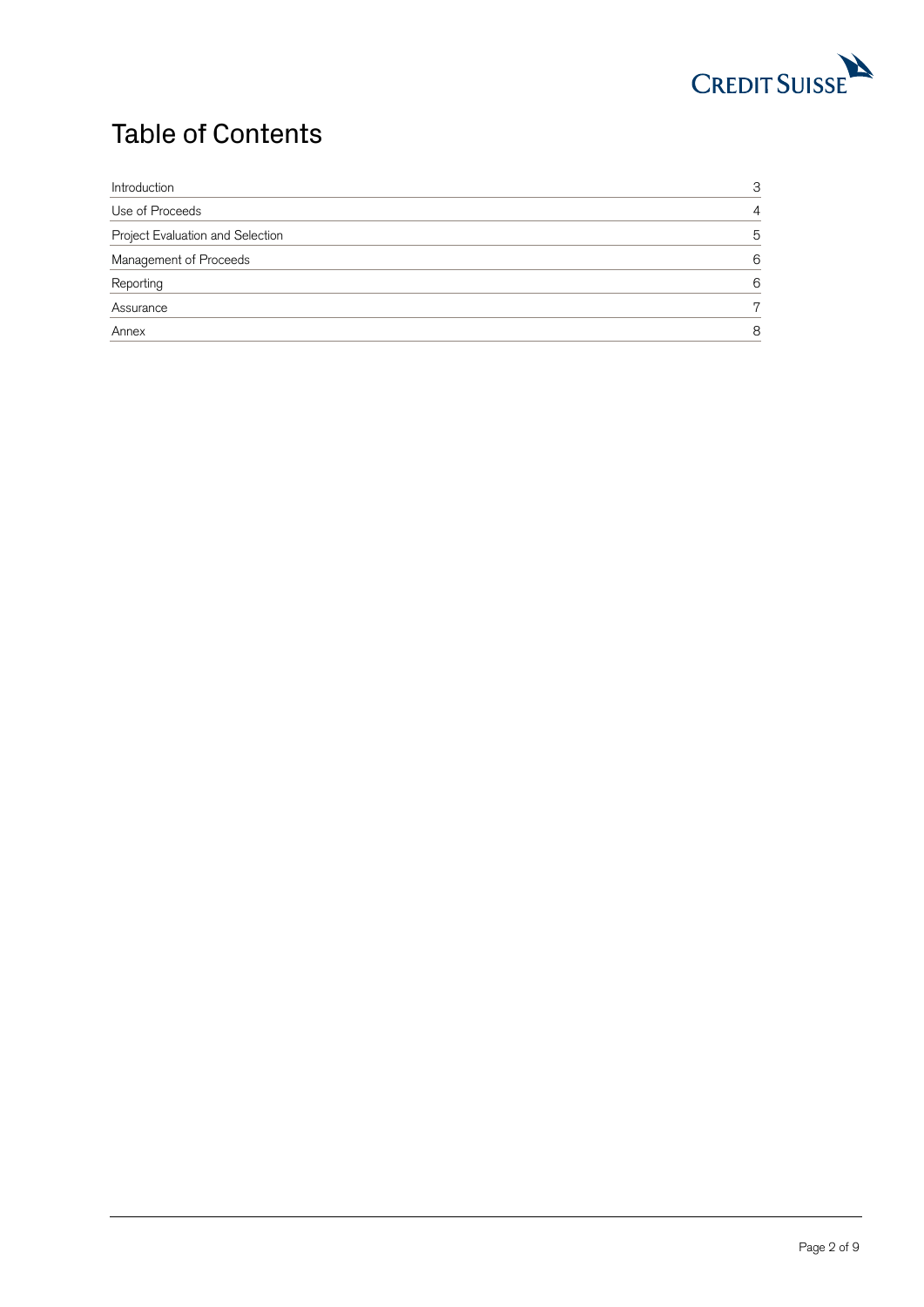

### Introduction

Credit Suisse recognizes its share of responsibilities in combating climate change and environmental degradation by supporting the transition to a low carbon and sustainable economy. As a financial institution, we are committed to playing our part in addressing this global challenge through our role as a financial intermediary between the economy, the environment and society. We recognize the role we can play in mobilizing the finance needed to promote the transition of the global economy towards low carbon activities. One of the ways in which banks can facilitate this transition is by issuing green debt financing instruments (including bonds, loans, commercial paper, certificates of deposit and other debt or financing structures) to facilitate capital for low-carbon and environmentally sustainable economic activity.

In line with best market practice Credit Suisse commits to a high standard of transparency for its green financings to enable investors to judge its green credentials. This document sets out the policy and process by which green debt financing instruments issued by Credit Suisse will be invested and managed covering:

- Use of Proceeds
- **Project Evaluation and Selection**
- Management of Proceeds
- Reporting
- Assurance

<span id="page-2-0"></span>This green finance framework is aligned to the Green Bond Principles (2018), which Credit Suisse has endorsed.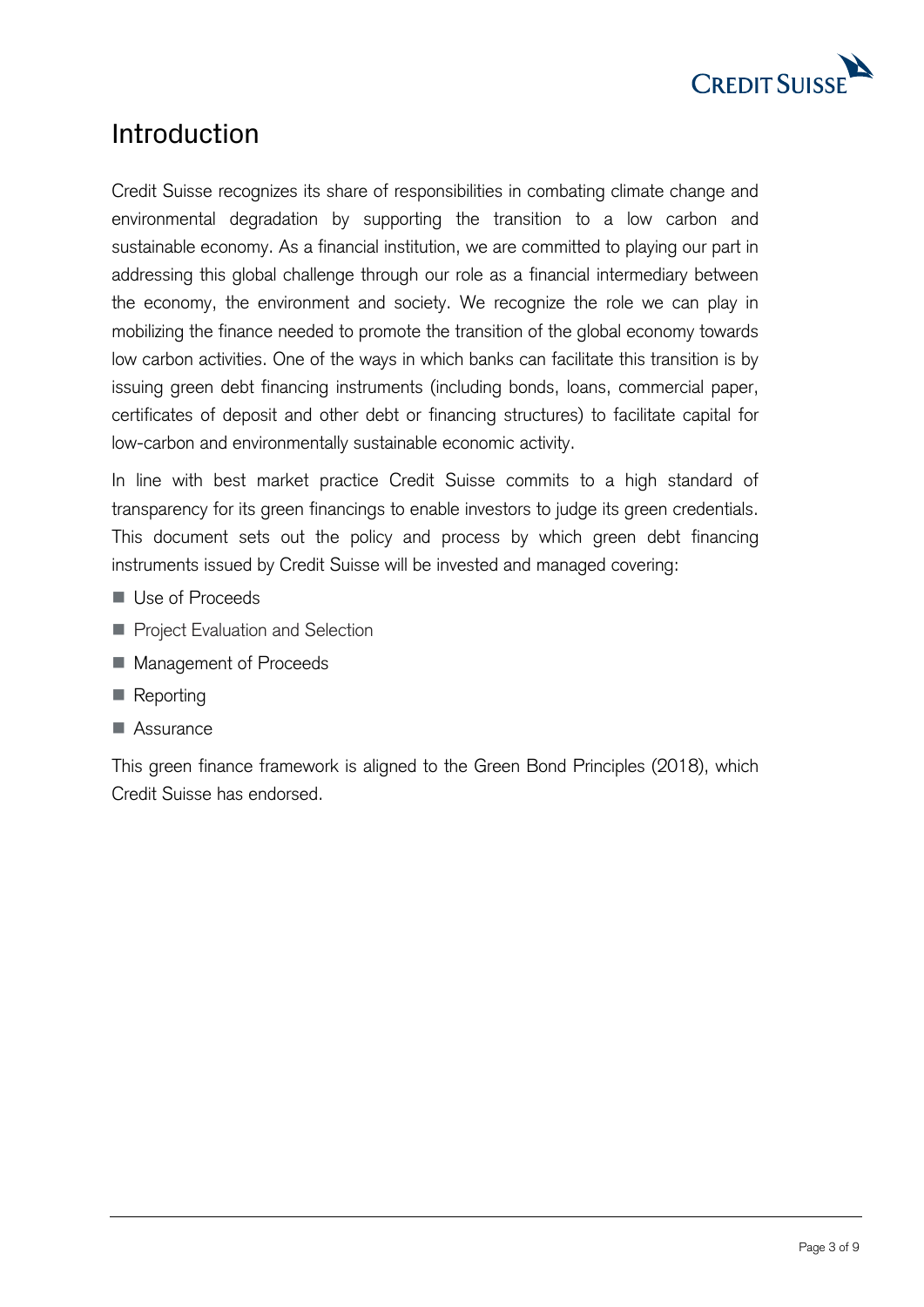

### Use of Proceeds

The objective of Credit Suisse green debt financing instruments is to fund projects or assets that: mitigate climate change by reducing emissions; protect ecosystems; or otherwise have a positive environmental impact in support of the UN Sustainable Development Goals. The proceeds of any green debt issuance will be used to finance or re-finance projects or assets with a clear and defined environmental benefit ("Eligible Projects or Assets").

Eligible Projects or Assets for Credit Suisse green financings are:

| <b>Category</b>                                        | <b>Description</b>                                                                                                                                                  |
|--------------------------------------------------------|---------------------------------------------------------------------------------------------------------------------------------------------------------------------|
| Renewable energy<br>(SDG7 and SDG13)                   | Wind*, solar*, biomass, geothermal* and small-scale<br>hydro (up to 20MW), fuel cell, battery storage<br>technology and related energy storage infrastructure       |
| Energy efficiency<br>(SDG7, SDG11 and SDG13)           | Development or deployment of technology that<br>reduces energy use for a given asset or targets<br>product improvements to energy distribution                      |
| Low carbon buildings<br>(SDG9)                         | Buildings with at least Minergie, gold LEED or a very<br>good BREEAM rating, sustainable retrofits and smart<br>grid investments                                    |
| Conservation finance<br>(SDG14 and SDG15)              | Ecosystem conservation projects, including<br>sustainable forestry (FSC or PEFC certified),<br>sustainable agriculture and sustainable fisheries (MSC<br>certified) |
| Clean transportation<br>(SDG 9 and SDG 11)             | Low emission transport infrastructure and public<br>transportation, including rail transport                                                                        |
| Sustainable waste<br>management<br>(SDG11 and SDG12)   | Waste management, recycling and waste-to-energy<br>projects                                                                                                         |
| Sustainable water<br>infrastructure<br>(SDG6 and SDG9) | Water infrastructure (e.g., flood defenses), supply and<br>management (e.g., sewage collection and treatment)                                                       |
| Circular economy<br>(SDG11 and SDG12)                  | Eco-efficient products, including upgrades to<br>manufacturing processes/facilities to improve<br>resource efficiency                                               |

\*Please also refer to the Annex for the technical criteria set out by the Climate Bonds Standards Board.

Projects not eligible for inclusion in a green financing are those involving coal-fired power, defense, large-scale hydropower, gambling, mining, nuclear energy, oil & gas, palm oil, tobacco and wood pulp.

Eligible financial products include: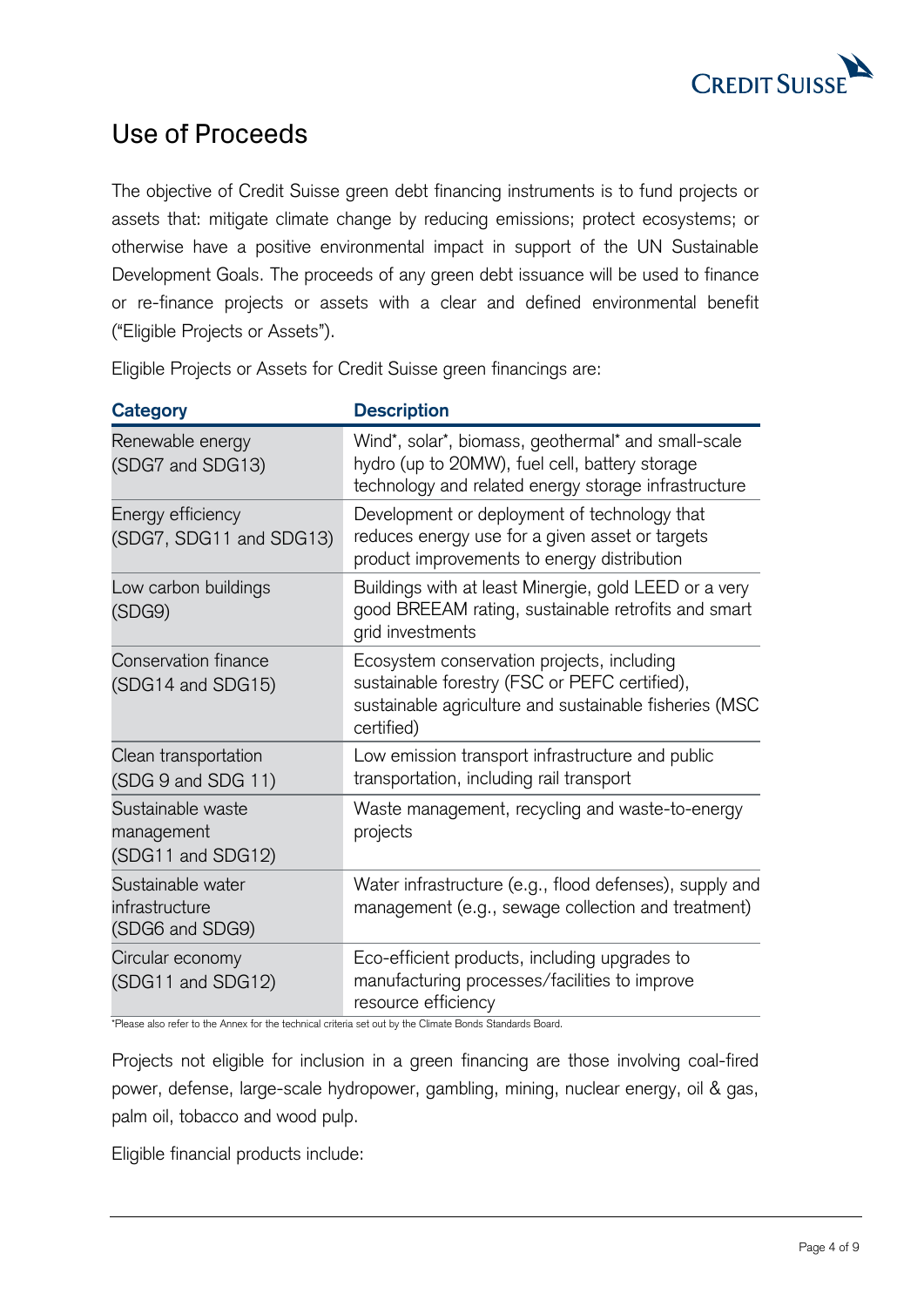

- Debt (e.g., bank loans, bonds, construction loans, warehouse facilities, bridge loans, mezzanine debt, back leverage, revolvers, corporate debt)
- Equity (e.g., tax, project, corporate)

The proceeds will be used primarily for refinancing of Eligible Projects or Assets, but Credit Suisse aims to allocate at least 20% of total proceeds to new financing. Credit Suisse aims to allocate the majority of proceeds on the day of issue, and all proceeds will be allocated to projects after 12 months.

The proportion of re-financing vs. financing may be stated in the disclosure documentation, and any projects that may be refinanced may be indicated.

# <span id="page-4-0"></span>Project Evaluation and Selection

The environmental objectives of the green financings may be defined and stated in the disclosure documentation. A list of potential projects and assets will be identified by business teams. The projects will be evaluated according to the following criteria:

**1. Financial due diligence**

#### **2. Environmental, Social and Governance (ESG) evaluation**

- − Counterparty evaluation
	- − The evaluation process will consider the counterparty's project commitment, capacity and track record for ESG issues as well as the quality of reporting on ESG issues
	- − The evaluation will take into account assessments made by selected ESG ratings agencies if appropriate and appropriate industry standards or certification such as the Equator Principles
	- − If the counterparty's business is diversified and includes activities that are not Eligible Projects or Assets, consideration will be given to the counterparty's whole business and to whether the investment will achieve a substantial positive impact on the environment
- − Asset-level evaluation
	- − The evaluation will take into account information about environmental and social impacts of individual projects or assets

#### **3. Impact evaluation**

− The environmental benefit of each project or asset will be assessed against science-based climate targets and quantified if feasible. Social impacts will be evaluated to the extent appropriate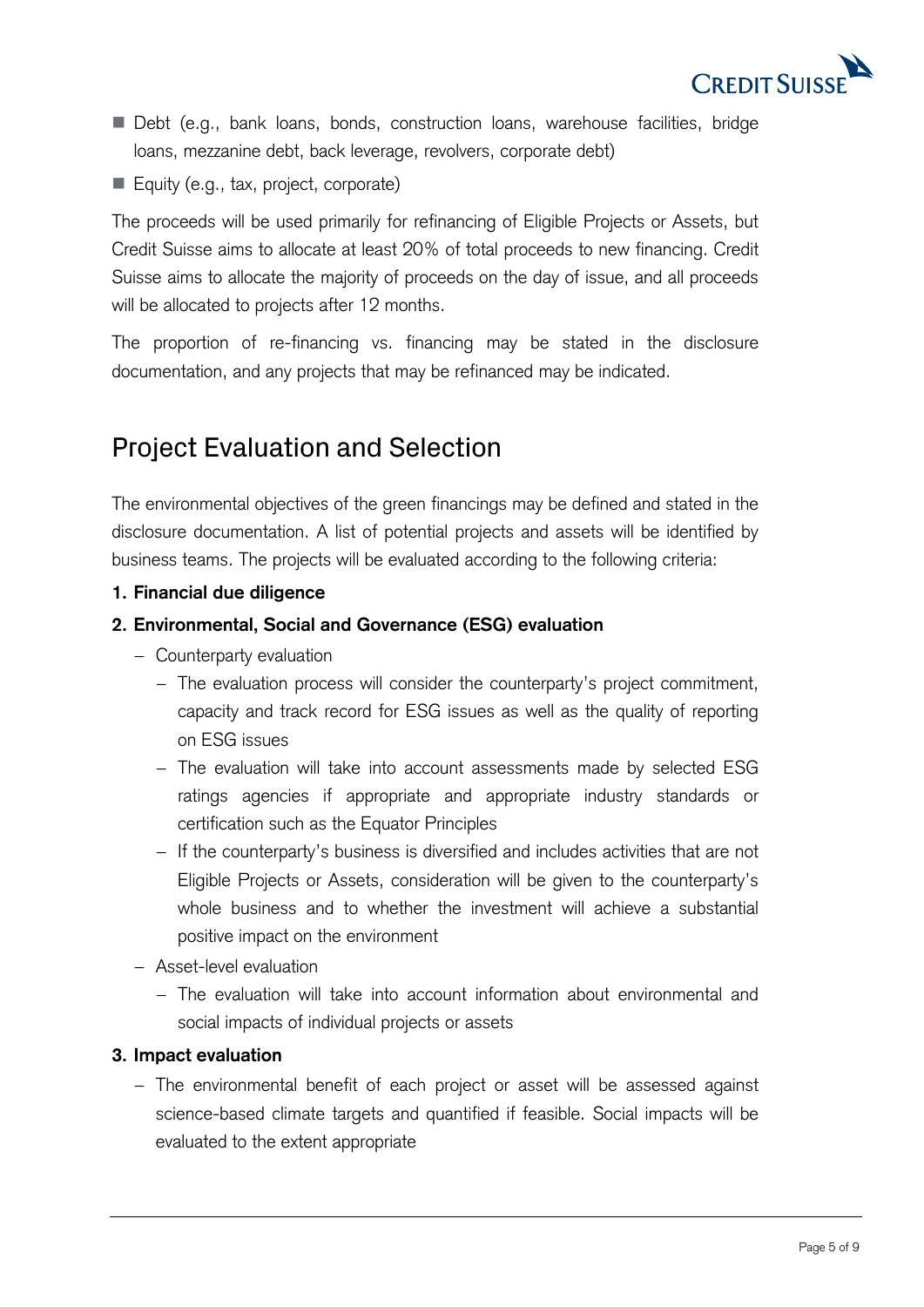

On the basis of the list the final selection of assets funded will be made by a Green Finance Committee comprising senior representatives from Credit Suisse Treasury, Debt Capital Markets, Impact Advisory and Finance, Investor Relations and Sustainability Affairs, as well as the Group Executive Office (chair of the Committee).

<span id="page-5-0"></span>The Eligible Projects and Assets may be listed and described in the relevant disclosure documentation.

### Management of Proceeds

Proceeds from green debt financing instruments will be managed by Credit Suisse in a portfolio approach. Credit Suisse intends to allocate the proceeds from green debt financing instruments to a portfolio of Eligible Projects or Assets, selected in accordance with the use of proceeds criteria and project evaluation and selection process presented above.

Credit Suisse will strive, over time, to achieve a level of allocation for the eligible green project portfolio which matches the balance of net proceeds from its outstanding green debt financing instruments. Additional eligible green projects will be added to the issuer's eligible green project portfolio to the extent required to ensure that the net proceeds from outstanding green debt financing instruments will be allocated to eligible green projects.

Any unallocated proceeds will be earmarked and held as cash or cash-equivalents pending investment in Eligible Projects or Assets. Any temporary cash-equivalent investments must be consistent with the objectives of the green financing.

# <span id="page-5-1"></span>Reporting

Credit Suisse will publish a monitoring report on an annual basis until full allocation. This will:

- **Provide an update of total amount of proceeds allocated to Eligible Projects and** Assets
- State the remaining balance of any unallocated funds
- Describe the qualitative and where possible, quantitative, indicators of the projects' environmental impact

Each annual report will be reviewed by the Green Finance Committee, approved by the Chair and verified by an independent assurance provider in advance of publication.

Annual reports can be found at [www.credit-suisse.com/greenfinance.](http://www.credit-suisse.com/greenbonds)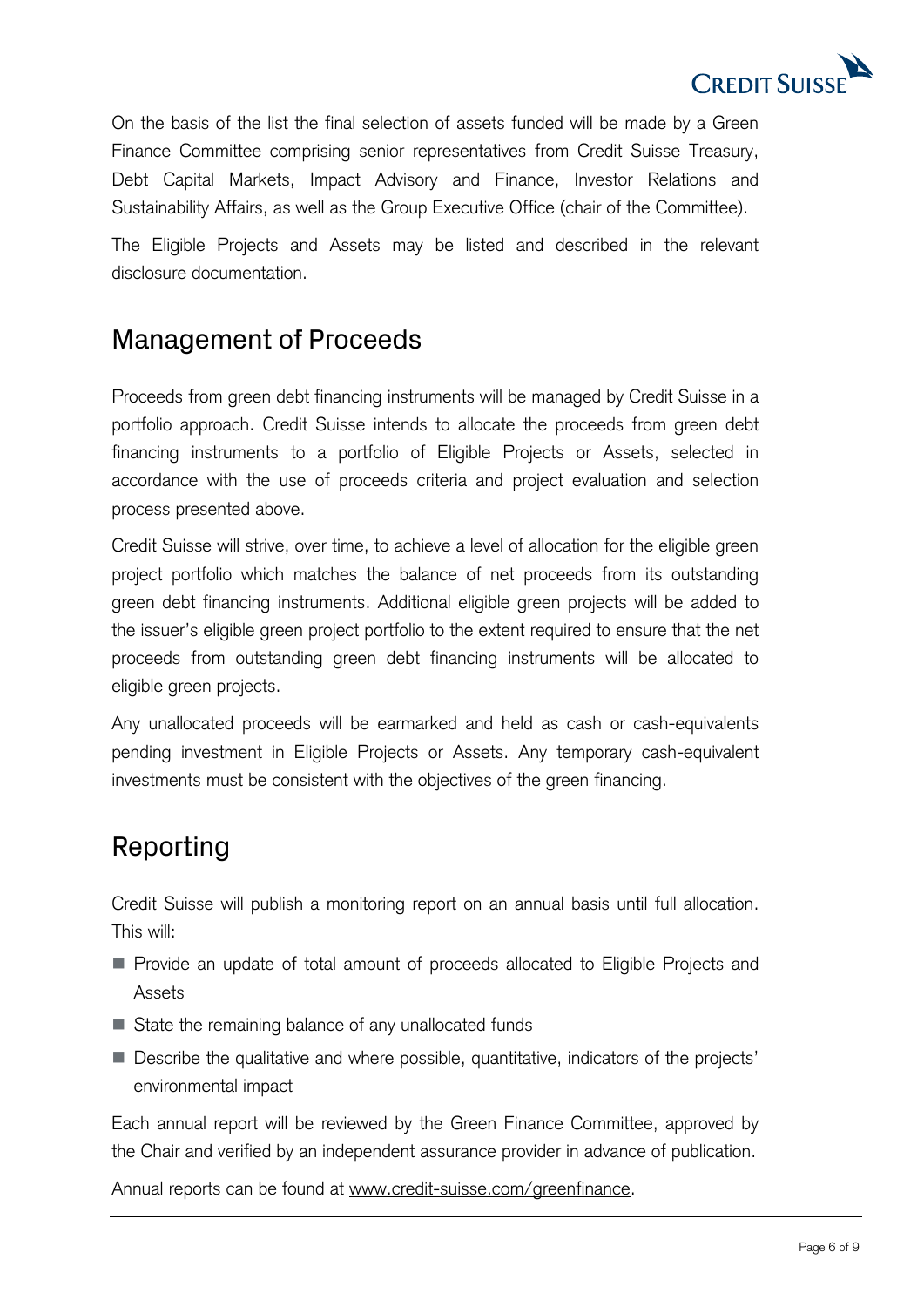

### <span id="page-6-0"></span>Assurance

Credit Suisse will engage an independent assurance provider (as approved by the Climate Standards Board) to provide a second party opinion on this green finance framework, and to annually assure the process used in financing of Eligible Projects and Assets in accordance with the framework. The opinion of the assurance provider will be published at [www.credit-suisse.com/greenfinance.](http://www.credit-suisse.com/greenbonds)

Assurance will take place pre-issuance and on an annual basis for the duration that the green financing is outstanding, prior to the publication of the annual monitoring report.

Where feasible, Credit Suisse will seek certification under the [Climate Bonds](https://www.climatebonds.net/files/files/Climate%20Bonds%20Standard%20v2_1%20-%20January_2017.pdf)  [Standard V2.1](https://www.climatebonds.net/files/files/Climate%20Bonds%20Standard%20v2_1%20-%20January_2017.pdf) following the pre- and post-issuance procedure outlined by the Climate Standards Board.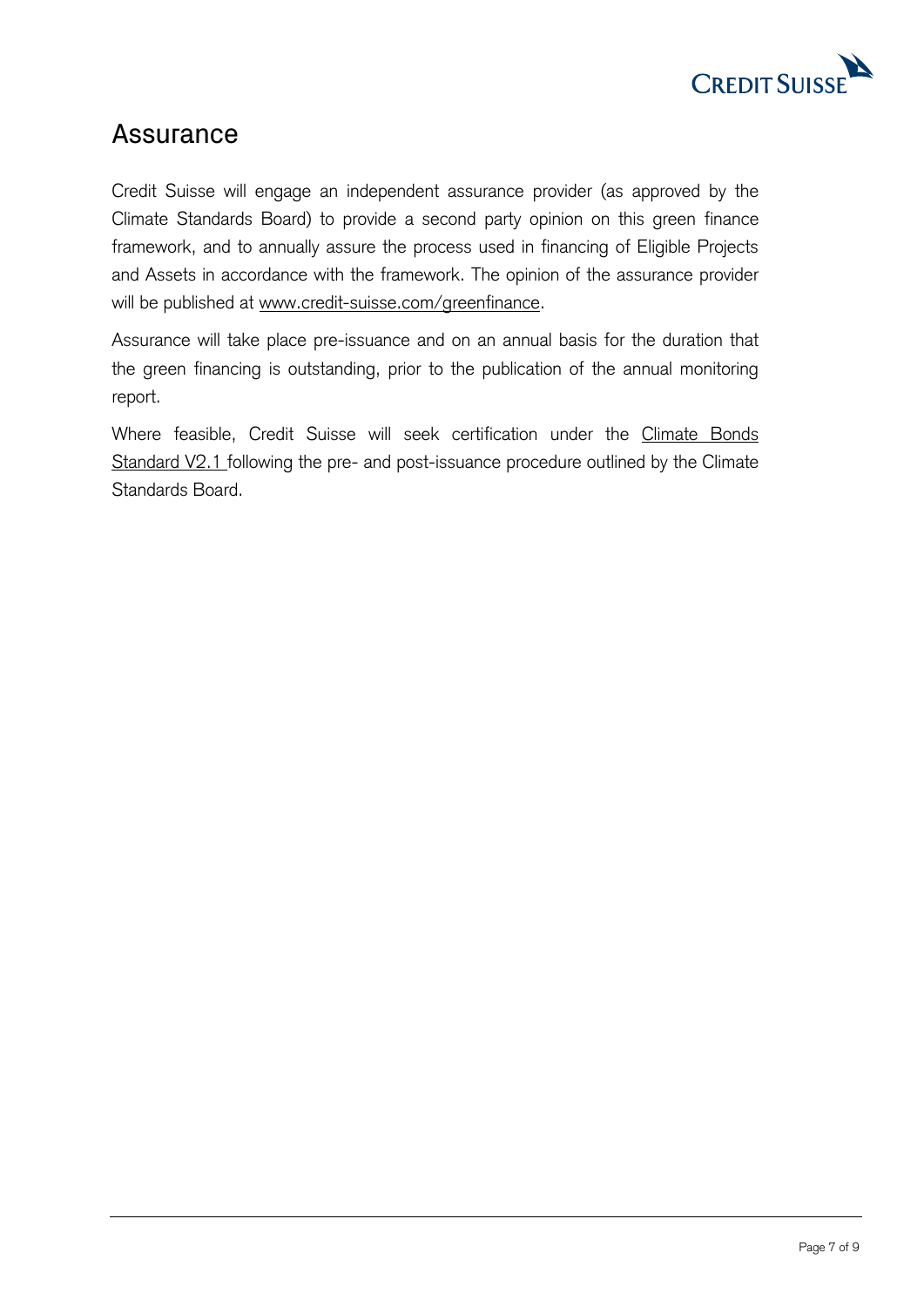

# <span id="page-7-0"></span>Annex

| <b>Sector</b>           | <b>Criteria</b>                                                                                                                                                                                                                                                                                                                                                                                                                                                                                                                                                                                                                                                                                                                                                                                    |
|-------------------------|----------------------------------------------------------------------------------------------------------------------------------------------------------------------------------------------------------------------------------------------------------------------------------------------------------------------------------------------------------------------------------------------------------------------------------------------------------------------------------------------------------------------------------------------------------------------------------------------------------------------------------------------------------------------------------------------------------------------------------------------------------------------------------------------------|
| <b>Solar</b>            | 1.1. Eligible Project & Assets relating to solar energy generation shall be<br>projects or assets that operate or are under construction to operate in<br>one or more of the following activities:<br>1.1.1. Solar electricity generation facilities<br>1.1.2. Wholly dedicated transmission infrastructure and other<br>supporting infrastructure for solar electricity generation facilities<br>including inverters, transformers, energy storage systems and<br>control systems<br>1.1.3. Solar thermal facilities such as solar hot water systems<br>2. Non-solar fuel use<br>2.1. Eligible Project & Assets that have activities in solar electricity<br>generation facilities or solarthermal facilities shall have a minimum of<br>85% of electricity generated from solar energy resources |
| Wind                    | 1. Eligible Project & Assets relating to wind energy generation shall be<br>projects & assets that operate or are under construction to operate in one<br>or more of the following activities:<br>1.1. The development, construction and operation of wind farms<br>1.2. Operational production or manufacturing facilities wholly dedicated to<br>wind energy Development<br>1.3. Wholly dedicated transmission infrastructure for wind farms                                                                                                                                                                                                                                                                                                                                                     |
| Geothermal              | 1. New and existing geothermal projects with direct emissions of less<br>than 100gCO2/kWh<br>2. Geothermal projects with mitigation technologies that will render the non-<br>condensable gas releases to the atmosphere negligible<br>3. Geothermal projects that have been reviewed and registered under the<br>Clean Development Mechanism                                                                                                                                                                                                                                                                                                                                                                                                                                                      |
| Low-carbon<br>buildings | 1. Commercial buildings: Buildings must be in the top 15% of their city in<br>terms of emissions performance. This "hurdle rate" in emissions terms<br>ratchets down to zero (carbon) in 2050<br>2. Residential buildings: Existing instruments such as local building codes,<br>energy rating schemes (e.g. US Energy Star) and energy labeling<br>schemes (e.g. Energy Performance Certificates in the UK) are leveraged<br>as proxies for the achievement of the 15% hurdle rate<br>3. Upgrade projects: Building improvements that achieve emission<br>reductions of 30% to 50% (depending on bond term) from a baseline will<br>qualify for certification                                                                                                                                     |

Climate Bonds Standard Eligibility Criteria for available sectors